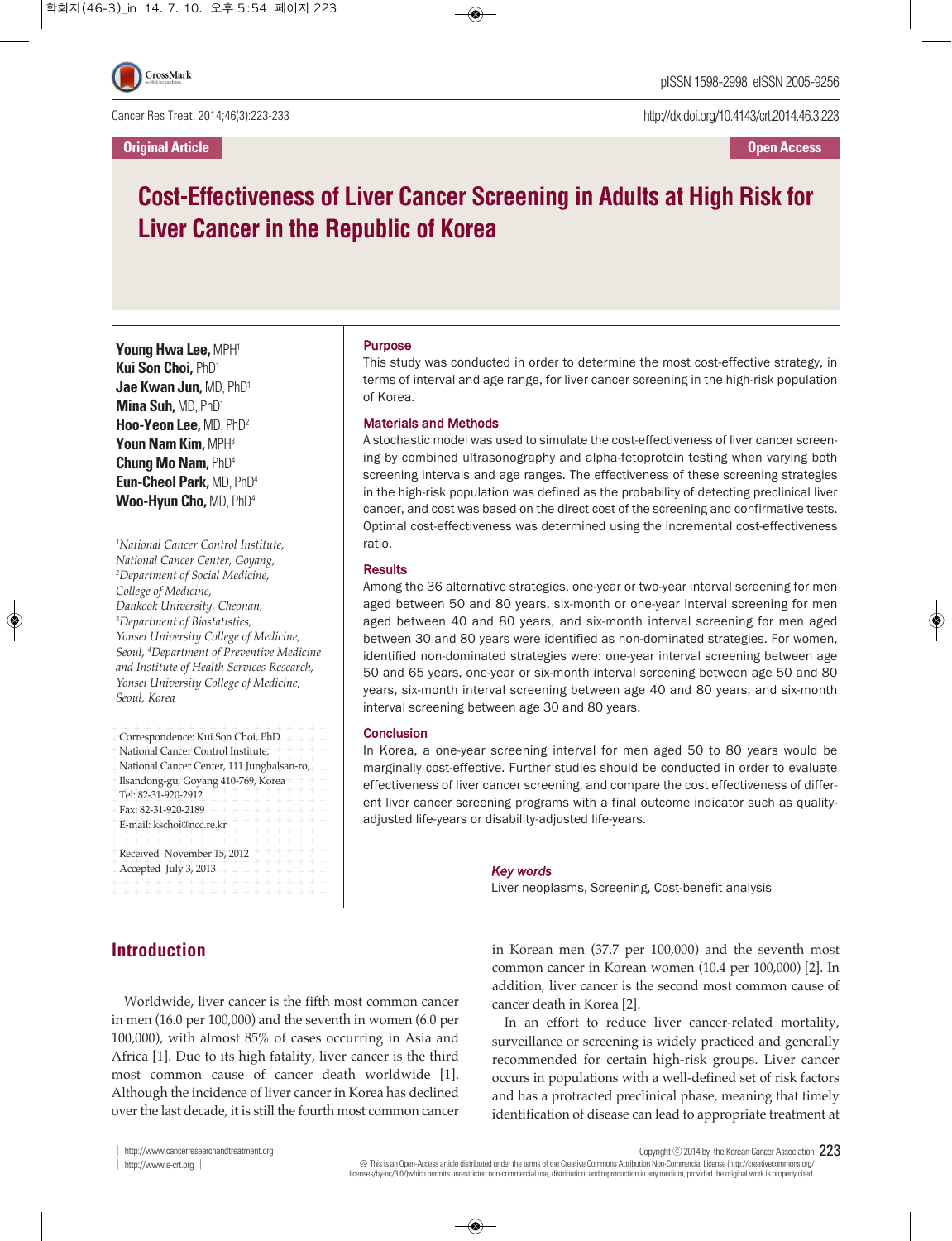a more curable stage; therefore, it is a suitable target for a surveillance program. The carcinogenic effect of chronic infection with hepatitis B and C viruses (HBV, HCV) in liver cancer development has been well demonstrated by epidemiological and experimental evidence. However, evidence on efficacy of liver cancer screening (or surveillance) programs has not yet been established. A number of screening programs have been reported since the 1970s, and tumors detected through screening were found to be smaller, resulting in increased survival [3-6]. However, in all of these studies, the duration of follow-up was limited, and lead-time bias remained. A randomized controlled trial from conducted in Shanghai using abdominal ultrasound and alpha-fetoprotein (AFP) every six months in 18,816 patients aged 35-59 years with chronic hepatitis B and other risk factors for hepatocellular carcinomas (HCC) showed a reduction in mortality by 37% [7]. While these results are promising, the confidence interval (CI) was near 1.0, intention-to-treat analysis was not used, assessment of outcome was not blinded, and generalizability to other populations is uncertain [8]. Therefore, while screening with AFP+ultrasonography (US) appears to detect significantly more HCC compared with no screening, and, despite the current recommendation to screen subjects at moderate and high risk for HCC every six months, we do not yet know with certainty whether screening can reduce all-cause mortality or HCC mortality, which modality of screening should be used (no screening, AFP, US, or AFP+US), or how frequently screening should be offered. It is possible that HCC screening may be effective, but also that harm caused by screening may outweigh any benefit [9]. The National Cancer Institute reported that liver cancer screening would not result in mortality reduction from HCC [8].

Despite the lack of concrete evidence, screening for liver cancer is widely practiced and recommended for certain at-risk groups [10,11]. In Korea, a nationwide liver cancer screening program was introduced in 2003 as part of the National Cancer Screening Program (NCSP). It was based on the HCC Surveillance Recommendations developed by the National Cancer Center and the Korean Association for the Study of the Liver in 2001 [12]. The NCSP for liver cancer in Korea provides US and AFP testing at six-month intervals to men and women aged 40 years or older with chronic HBV or HCV infection, liver cirrhosis, or chronic liver disease of any cause (i.e., high-risk population). This screening strategy is the most widely accepted and the most used in clinical practice. However, the optimal screening interval and proper age range for screening are still being debated.

A cancer screening program should be cost-effective and revised according to documented epidemiological changes of the cancer in question, and development of diagnostic technology, especially when conducted at a national level. However, few studies have investigated the cost-effectiveness of liver cancer screening by consideration of various screening intervals and age ranges. Therefore, this study was conducted in order to determine the most cost-effective strategy for men and women, in terms of interval and age range, for liver cancer screening by combined US and AFP testing in the high-risk population in Korea.

# **Materials and Methods**

### **1. Model**

To determine the most cost-effective interval and age range for liver cancer screening, the effectiveness and the cost of screening strategies were based on a model proposed by Lee and Zelen [13]. The optimal screening strategy was determined based on the incremental cost-effectiveness ratio (ICER), which is defined as the ratio of changes in cost and effectiveness of one screening strategy to an alternative strategy.

The effectiveness of a screening strategy was measured as the number of early-detected liver cancers found per 100,000 high-risk individuals screened. This number was derived from the estimated probability of detecting preclinical liver cancer, a state in which the disease has no symptoms but can be diagnosed. The model by Lee and Zelen [13] assumes that the natural history of a chronic disease or cancer is progressive in the manner of  $S_0 \rightarrow S_p \rightarrow S_c$ , where  $S_0$  represents  $S_p$  the cancer-free state,  $S_p$  the preclinical state, and  $S_c$  the clinical state. The sensitivity of the screening method, the distribution of the mean sojourn time (MST) in the preclinical state, and age-specific incidence rates were required for estimation of the probability of preclinical detection. MST is the duration of the pre-clinical detectable phase of the cancer, and, in the current study, it was defined as the mean time necessary for a liver tumor to change from a screening detectable size to a clinically detectable size.

We assumed that both the MST and the sensitivity of the screening method (combined US and AFP testing) were constant, as assumed by the Lee and Zelen model [13]. In the model, the time variable *t* refers to age, *r* refers to screening round, and *i* refers to screening interval. Assuming that screenings are performed at age  $t_1 \le t_2 < ... < t_n$  in a given period, the probability of detecting preclinical cancer at age tr is as follows: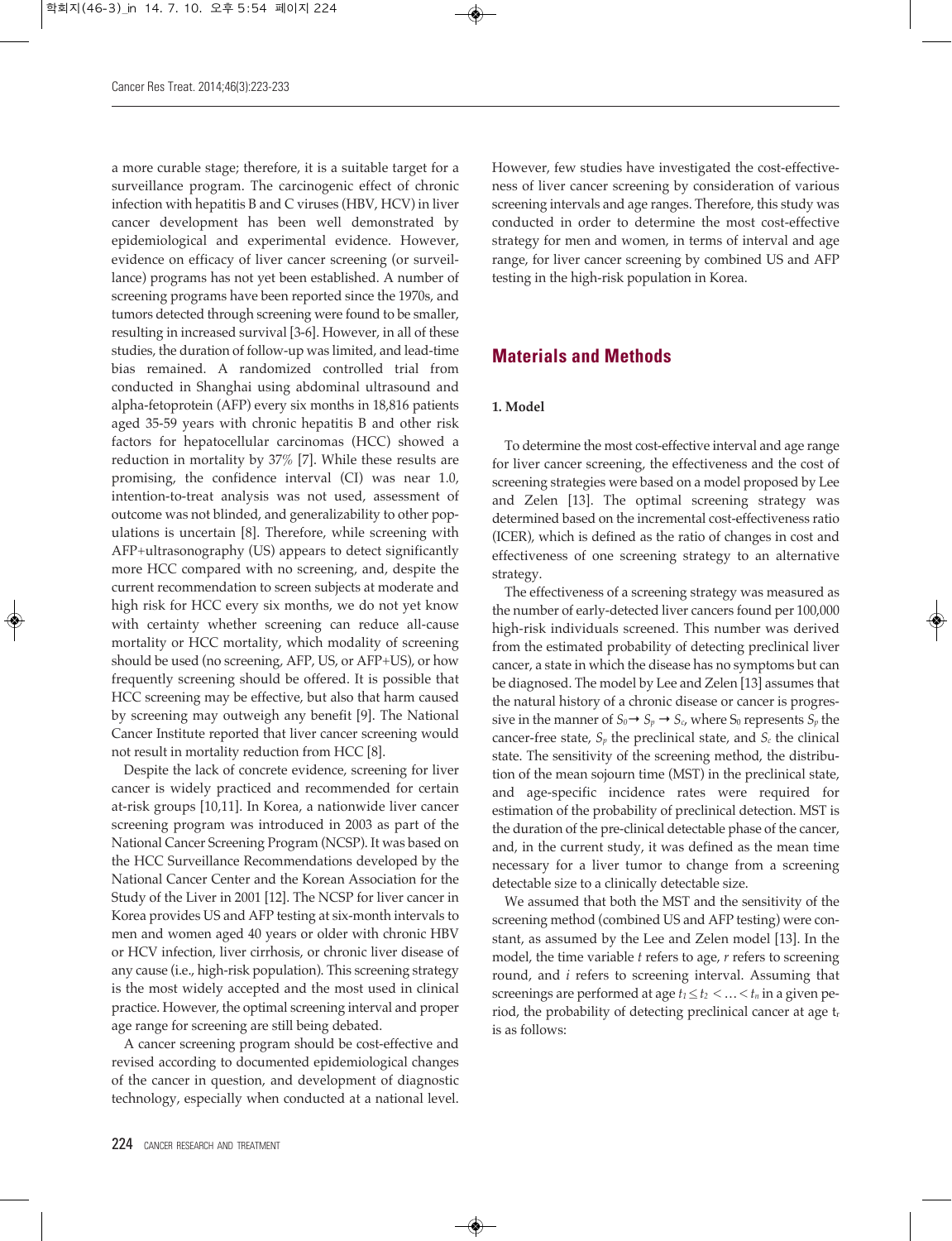$$
D_{r} = \beta \left[ \sum_{i=1}^{r-1} (1-\beta)^{r} \int_{t_{i-1}}^{t_i} w(x) Q(t_i-x) dx + \int_{t_{r-1}}^{t_r} w(x) Q(t_r-X) dx \right]
$$
  

$$
(r=1, 2, ..., n), (i=1, 2, 3, ..., n)
$$

, where  $w(x)$  denotes the probability of progression from *S0* to *Sp*, which can be calculated by age-specific liver cancer incidence and an assumed distribution of MST in *Sp: Q(t)* is the survival distribution of the MST in  $S_p$  at age t with  $t_{r-1} \leq t$  $<$ *tr*, and  $\beta$  is the sensitivity of the modality based on the combination of US and AFP testing.

The costs were measured as the direct cost incurred when one individual underwent screening, which is reasonable for low-incidence disease [13]. Costs of screening and confirmative tests for false-positive outcomes were included. As combined US and AFP testing is used in liver cancer screening in Korea, the costs were calculated as follows:

#### Cost≈*nKs*+*(1-Sp)Kd*

, where *n* denotes the total number of screenings, *K*<sup>s</sup> and *Sp* represent the screening cost and specificity, respectively, for the combination of US and AFP testing, and  $K_d$  the cost of confirmative testing. Costs of other adverse effects from liver cancer screening, such as discomfort from examination or recall of patients for additional imaging, were not considered in the model. The time horizon for the study was 30 to 80 years of age. We adopted the perspective of the national healthcare system.

For the current study we generated 36 possible combinations of screening intervals and age ranges for both men and women, setting screening intervals of six months, one year, or two years; an initial screening age of 30, 40, or 50 years; and a ceiling screening age of 65, 70, 75, or 80 years (Table 1). ICER was calculated for determination of the most cost-effective screening strategy for liver cancer among all those considered. Based on the calculated ICER, screening strategies were classified as non-dominated, dominated, or extended dominated. Non-dominated strategies, in which the effectiveness was higher and the costs were lower than others, were considered the most cost-effective. A dominated strategy was defined as generating worse effects and higher costs than an alternative strategy. Extended dominance occurred when a strategy was less effective and had a higher ICER than an alternative strategy.

#### **2. Data and model assumptions**

For estimation of age-specific liver cancer incidence rates for the high-risk population, the high-risk population in the NCSP database in 2008 was linked to the 2008 Korean National Cancer Incidence Database of the Korean Central

Cancer Registry (KCCR). In the NCSP, the National Health Insurance (NHI) Corporation identified the high-risk group for liver cancer screening as individuals who had been tested or received medical care for HBV or HCV infection (ICD 10 code: B18, B18.0, B18.1, B18.2, Z22.5), chronic liver disease (ICD 10 code: B19, K73, K73.1, K73.2. K73.8, K73.9), or liver cirrhosis (ICD 10 code: K74, K74.1, K74.2, K74.6, K76, K70.2, K70.3, K70.9) within the past two years, using the computerized medical claims database. Incidence rates were calculated for each age group and ranged from 30 to 34 years of age to more than 85 years of age. The incidence of liver cancer in the high risk group showed a gradual increase with age until the age 80-84 years and then subsequently decreased. We assumed that individuals in the high-risk population aged 30 or over undergo liver cancer screening and are followedup until the ceiling screening age. Therefore, in the model, high-risk individuals remained in the screening cohort and underwent screening based on the set screening interval until reaching the ceiling screening age (65, 70, 75, or 80 years).

Baseline assumptions regarding MST, sensitivity and specificity, and cost of screening and confirmative tests are shown in Table 2. A previous study conducted in Taiwan reported an MST of 1.57 years (95% CI, 0.94 to 4.68 years) in cirrhotic patients and 2.66 years (95% CI, 1.68 to 6.37 years) in non-cirrhotic patients [3]. Another study conducted in Asia reported an MST of 3.2 years, regardless of the severity of cirrhosis [14]. In the current study, based on the abovementioned study conducted in Taiwan, we assumed an MST of 1.57 years for the high-risk population (i.e., chronic HBV or HCV infection, liver cirrhosis, or chronic liver disease of any cause). Sensitivity and specificity of US are known to range from  $65\%$  to  $84\%$  and from  $91\%$  to  $97\%$ , respectively [6,15]. The reported sensitivity of AFP has ranged from 39% to 69% with the standard of 20 ng/mL, and specificity from 90% to 95% [15,16]. Sensitivity increased up to 92% when US and AFP were combined [15]. However, due to differences in target populations and liver cancer screening programs, direct use of these results may be difficult.

For example, most of the aforementioned studies were hospital-based, and, in general, the sensitivity and specificity of these tests are lower in a community-based setting with an asymptomatic population. A previous study reported sensitivity and specificity of combined US and AFP testing in the NCSP ranging from 42% to 54% and from 94% to 96%, respectively [17]. Thus, this study assumed a sensitivity and specificity of combined US and AFP testing of 50% and 95%, respectively. The unit costs of US (US\$41.29), AFP (US\$ 10.99), and the confirmative test (magnetic resonance imaging, US\$311.09) were obtained from the 2009 medical insurance costs published by the Health Insurance Review and Assessment Service [18], and combined for estimation of total costs. To assess the robustness of the proposed screening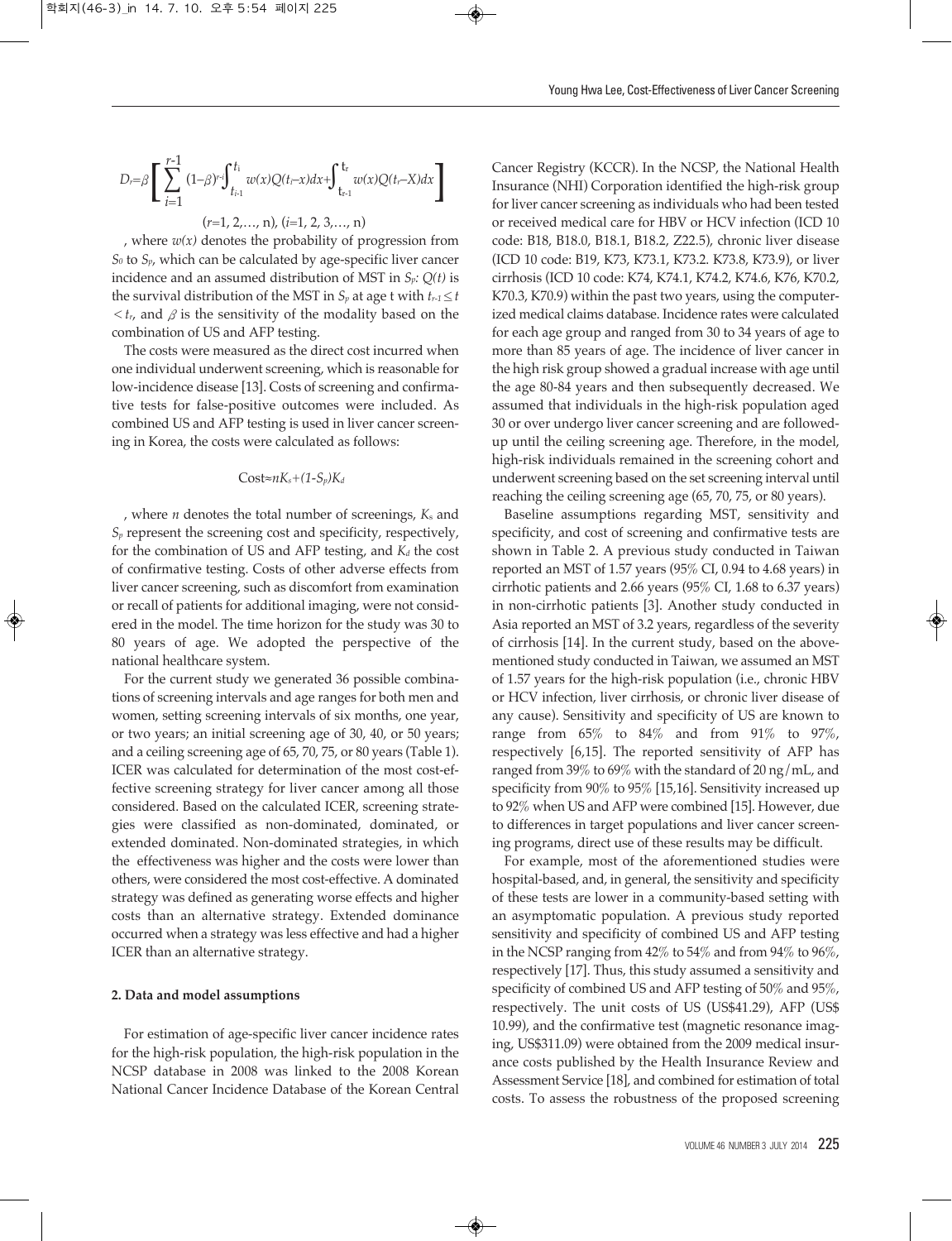| Interval (yr)  | Initial age (yr) | Ceiling age (yr) | <b>Strategy</b>  | No. of screenings |
|----------------|------------------|------------------|------------------|-------------------|
| $0.5\,$        | 30               | 65               | S_0.5_3065       | $72\,$            |
|                |                  | $70\,$           | $S_0.5_{0.3070}$ | 82                |
|                |                  | $\rm 75$         | $S_0.5_{3075}$   | 92                |
|                |                  | $80\,$           | S_0.5_3080       | 102               |
|                | $40\,$           | 65               | $S_0.5_4065$     | 52                |
|                |                  | $70\,$           | S_0.5_4070       | 62                |
|                |                  | 75               | S_0.5_4075       | $72\,$            |
|                |                  | 80               | S_0.5_4080       | 82                |
|                | $50\,$           | 65               | $S_0.5_{-5065}$  | $32\,$            |
|                |                  | $70\,$           | S_0.5_5070       | $42\,$            |
|                |                  | 75               | S_0.5_5075       | 52                |
|                |                  | $80\,$           | $S_0.5_{5080}$   | 62                |
| $\,1\,$        | $30\,$           | 65               | S_1_3065         | 36                |
|                |                  | 70               | S_1_3070         | $41\,$            |
|                |                  | 75               | S_1_3075         | $46\,$            |
|                |                  | 80               | S_1_3080         | $51\,$            |
|                | $40\,$           | 65               | S_1_4065         | 26                |
|                |                  | $70\,$           | S_1_4070         | $31\,$            |
|                |                  | 75               | S_1_4075         | 36                |
|                |                  | 80               | S_1_4080         | $41\,$            |
|                | $50\,$           | 65               | S_1_5065         | $16\,$            |
|                |                  | $70\,$           | S_1_5070         | $21\,$            |
|                |                  | 75               | S_1_5075         | 26                |
|                |                  | $80\,$           | S_1_5080         | 31                |
| $\overline{2}$ | $30\,$           | 65               | S_2_3065         | $18\,$            |
|                |                  | $70\,$           | S_2_3070         | $21\,$            |
|                |                  | 75               | S_2_3075         | 23                |
|                |                  | $80\,$           | S_2_3080         | $26\,$            |
|                | $40\,$           | 65               | S_2_4065         | 13                |
|                |                  | $70\,$           | S_2_4070         | $16\,$            |
|                |                  | 75               | S_2_4075         | $18\,$            |
|                |                  | $80\,$           | S_2_4080         | $21\,$            |
|                | $50\,$           | 65               | S_2_5065         | $\,8\,$           |
|                |                  | $70\,$           | S_2_5070         | $11\,$            |
|                |                  | 75               | S_2_5075         | $13\,$            |
|                |                  | 80               | S_2_5080         | 16                |

**Table 1.** Strategies generated for liver cancer screening by combined ultrasonography and alpha-fetoprotein testing for the cost-effectiveness analysis

strategies, one-way sensitivity analyses were performed by changing the MST in the preclinical state, and the sensitivity and specificity of combined US and AFP testing. Alternative MSTs were 0.94, 2.66, 4.68, and 6.37 years based on the previous study [3], alternative sensitivities were 60% and 70%, and specificity was 90%. All statistical analyses were performed using MATLAB 6.1 (Mathworks Inc., Natick, MA).

# **Results**

Tables 3 and 4 show the 36 strategies for liver cancer screening by US and AFP in men and women in the highrisk population, as well as the number of cases found per 100,000 high-risk individuals screened, cost per 100,000 screenings, cost per preclinical case detected, incremental cases found, incremental cost, and ICER. They are listed in ascending order of cost per 100,000 screenings. The most expensive strategy, with a six-month interval and an age range of 30 to 80 years for men and women, found 5,440 and 2,212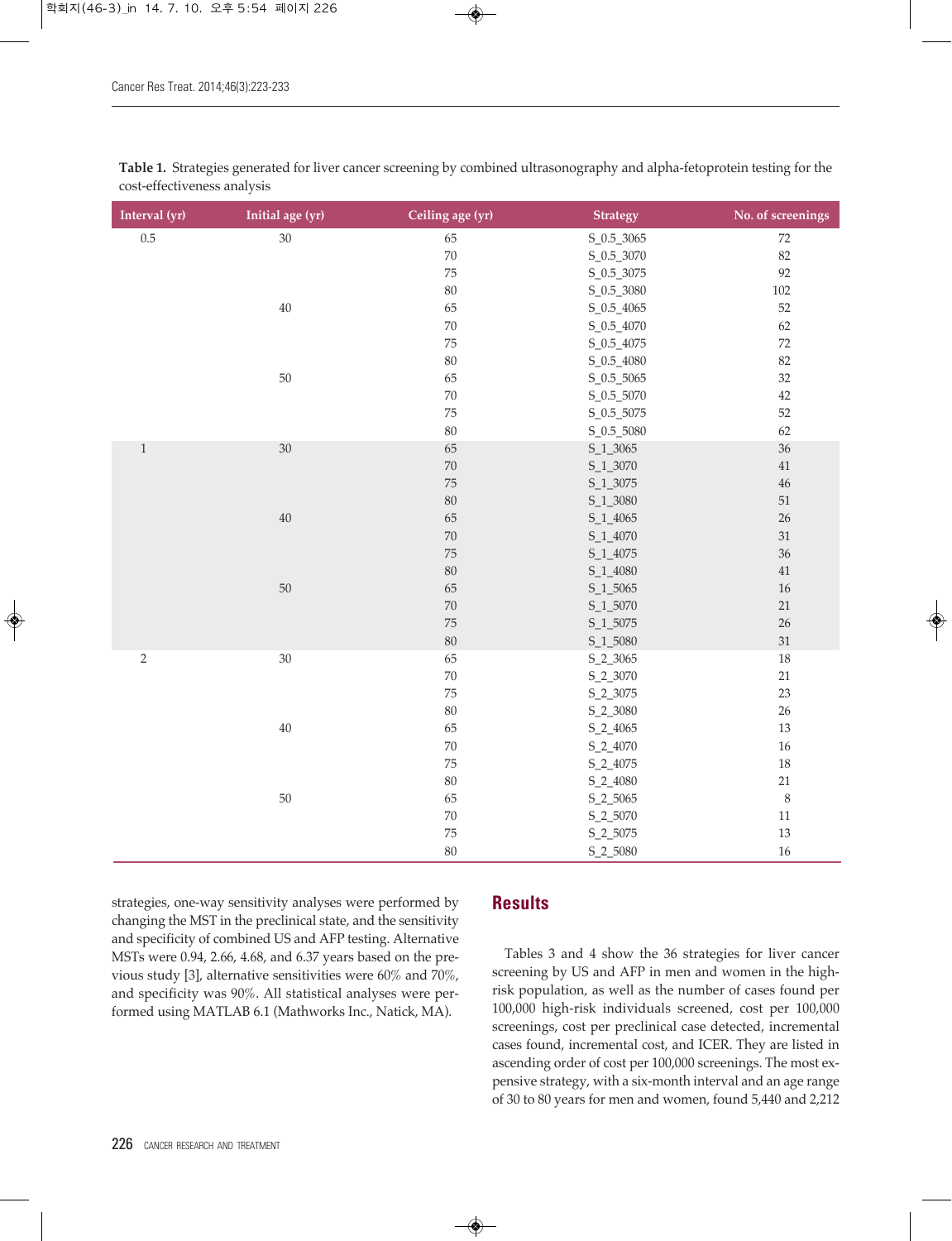| <b>Parameters</b>            | <b>Baseline model</b> | Sensitivity analysis                   | Reference |
|------------------------------|-----------------------|----------------------------------------|-----------|
| Mean sojourn time (yr)       | 1.57                  | $0.94 - 4.68$<br>(0.94, 2, 2.66, 4.68) |           |
| Screening test <sup>a)</sup> |                       |                                        |           |
| Sensitivity (%)              | 50                    | 60,70                                  | 16        |
| Specificity $(\%)$           | 95                    | 90                                     | 16        |
| Unit cost (US\$)             |                       |                                        |           |
| Screening test <sup>a)</sup> | $52.28^{b}$           |                                        | 17        |
| Confirmative test            | 311.09c               |                                        | 17        |

**Table 2.** Baseline assumptions and ranges tested in the sensitivity analysis

a)Combined ultrasonography and alpha-fetoprotein (AFP) testing, <sup>b)</sup>Ultrasonography (US\$41.29)+AFP (US\$10.99)=52.28, <sup>c</sup>Magnetic resonance imaging=US\$311.09.



**Fig. 1.** Expansion path graph of the most cost-effective strategies for liver cancer screening by combined ultrasonography and alpha-fetoprotein in Korean men and women.

preclinical cases per 100,000 high-risk individuals screened, respectively. The least expensive screening plan, consisting of a screening interval of two years for men and women with an age range of 50 to 65 years, detected 915 and 338 preclinical cases per 100,000 high-risk individuals screened, respectively.

Among the 36 alternative strategies for men, five (S\_2\_5080, S\_1\_5080, S\_1\_4080, S\_0.5\_4080, and S\_0.5\_3080) were identified as non-dominated strategies, and others were eliminated by either simple or extended dominance. The least expensive strategy was compared to a plan in which no screening was performed. The two-year or one-year interval

non-dominated screening plans for the age range of 50 to 80 years had an ICER of US\$40,802, US\$71,020 per case detected, respectively. However, two-year non-dominated screening plans showed fewer cases per 100,000 screened, which was less than 40% of cases from the most expensive strategy (S\_0.5\_3080). Compared to a two-year interval plan for the 50-80 year age group, extending one-year screening for the age range of 50 to 80  $(S_11_5080)$  was the next non-dominated strategy with an ICER of US\$71,020 per one case found. The non-dominated screening plans above S\_1\_4080, such as S\_0.5\_4080 and S\_0.5\_3080 were not relatively cost-effective because the costs of these strategies were five times higher than the least expensive strategy (Table 3).

For women, identified non-dominated strategies were as follows: S\_1\_5065, S\_1\_5080, S\_0.5\_5080, S\_0.5\_4080, and S\_0.5\_3080 (Table 4). However, the ICERs of non-dominated strategies for women were at least two times higher than those for men. Compared to a one-year interval for the age range of 50 to 65 years (S\_1\_5065), extending one-year screening to age group 50-80 resulted in an increase in ICER from US\$87,049 to US\$153,976 (Table 4).

Fig. 1 illustrates our expansion path results consisting of the most cost-effective screening strategies. The expansion path graph, which plots the expected number of detected cases against the costs of each screening strategy, was illustrated based on the ICER shown in Tables 3 and 4. The graph representing the ICER shows a slow increase up to the S\_1\_4080 strategy for men and S\_1\_5080 strategy for women, but a steep increase at the S\_0.5\_4080 strategy for men and S\_0.5\_5080 strategy for women. In other words, the graph visually demonstrates that strategies above S\_1\_4080 for men and S1\_5080 for women required large additional costs in order to achieve increasing effectiveness. Considering the ICER and the relative detection probability in the preclinical stage, the S\_1\_5080 and S\_1\_4080 strategies were chosen as the most cost-effective strategies for Korean men. For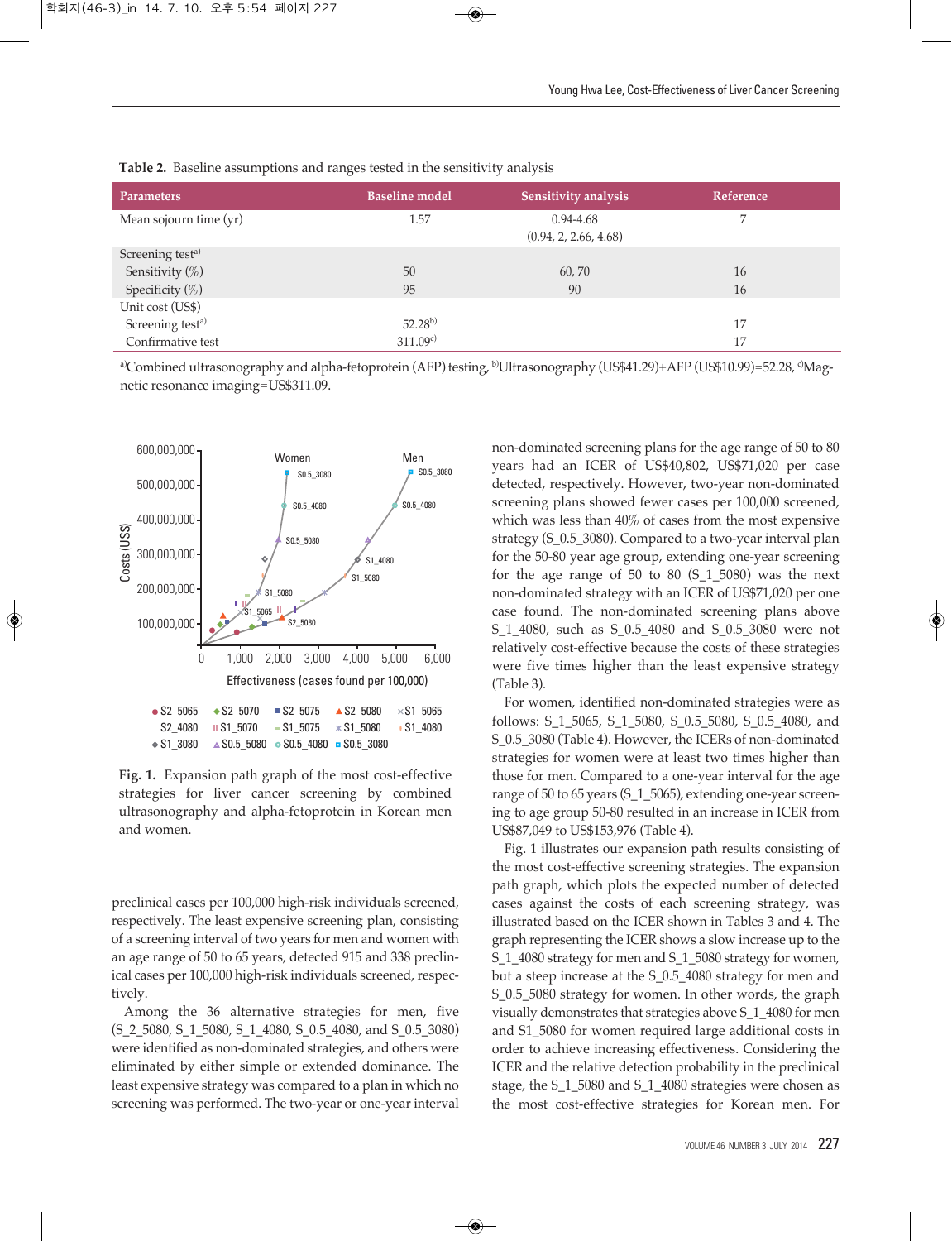| <b>Strategy</b>      | <b>Cases</b><br>found <sup>a)</sup><br>per 100,000 | Cost per<br>100,000<br>screenings | Cost/Case<br>detected<br>(US\$) | Incremental<br>cases found <sup>b)</sup> | Incremental<br>cost <sub>c</sub> | ICER <sup>d)</sup>       | Category of<br>dominance |
|----------------------|----------------------------------------------------|-----------------------------------|---------------------------------|------------------------------------------|----------------------------------|--------------------------|--------------------------|
|                      | screened                                           | (US\$)                            |                                 |                                          |                                  |                          |                          |
| S <sub>2</sub> _5065 | 914.7                                              | 43,379,435                        | 47,425                          | 914.7                                    | 43,379,435                       | 47,425                   | E. dominated             |
| S2_5070              | 1,319.9                                            | 59,063,435                        | 44,748                          | 1,319.9                                  | 59,063,435                       | 44,748                   | E. dominated             |
| S2_4065              | 1,264.3                                            | 69,519,435                        | 54,987                          |                                          | $\overline{\phantom{a}}$         | $\frac{1}{2}$            | Dominated                |
| S2_5075              | 1,633.2                                            | 69,519,435                        | 42,566                          | 1,633.2                                  | 69,519,435                       | 42,566                   | E. dominated             |
| S2_4070              | 1,669.5                                            | 85,203,435                        | 51,035                          | 1,669.5                                  | 85,203,435                       | 51,035                   | E. dominated             |
| S2_5080              | 2,088.2                                            | 85,203,435                        | 40,802                          | 2,088.2                                  | 85,203,435                       | 40,802                   |                          |
| S1_5065              | 1,511.9                                            | 85,203,435                        | 56,355                          | $\overline{\phantom{a}}$                 | $\overline{\phantom{a}}$         | $\overline{\phantom{a}}$ | Dominated                |
| S <sub>2_3065</sub>  | 1,464.7                                            | 95,659,435                        | 65,310                          | $\frac{1}{2}$                            |                                  |                          | Dominated                |
| S2_4075              | 1,982.8                                            | 95,659,435                        | 48,245                          | $\overline{\phantom{a}}$                 |                                  |                          | Dominated                |
| S2_3070              | 1,869.9                                            | 111,343,435                       | 59,545                          | $\overline{\phantom{a}}$                 | $\frac{1}{2}$                    | $\overline{\phantom{a}}$ | Dominated                |
| S2_4080              | 2,437.7                                            | 111,343,435                       | 45,676                          | 349.5                                    | 26,140,000                       | 74,793                   | E. dominated             |
| S1_5070              | 2,015.8                                            | 111,343,435                       | 55,235                          | $\overline{\phantom{a}}$                 |                                  | $\overline{\phantom{a}}$ | Dominated                |
| S2_3075              | 2,183.2                                            | 121,799,435                       | 55,789                          | $\frac{1}{2}$                            |                                  | $\omega$                 | Dominated                |
| S2_3080              | 2,638.2                                            | 137,483,435                       | 52,113                          | 550.0                                    | 52,280,000                       | 95,055                   | E. dominated             |
| S1_4065              | 2,038.3                                            | 137,483,435                       | 67,450                          | $\overline{\phantom{a}}$                 |                                  | $\overline{\phantom{a}}$ | Dominated                |
| S1_5075              | 2,615.6                                            | 137,483,435                       | 52,563                          |                                          |                                  | $\frac{1}{2}$            | Dominated                |
| S1_4070              | 2,542.3                                            | 163,623,435                       | 64,360                          | $\overline{a}$                           | $\overline{a}$                   | $\frac{1}{2}$            | Dominated                |
| S1_5080              | 3,192.4                                            | 163,623,435                       | 51,254                          | 1,104.2                                  | 78,420,000                       | 71,020                   | $\overline{a}$           |
| S0.5_5065            | 2,035.8                                            | 168,851,435                       | 82,941                          |                                          | $\overline{a}$                   | $\frac{1}{2}$            | Dominated                |
| S1_3065              | 2,345.7                                            | 189,763,435                       | 80,898                          |                                          |                                  | $\overline{\phantom{a}}$ | Dominated                |
| S1_4075              | 3,142.0                                            | 189,763,435                       | 60,396                          | $\frac{1}{2}$                            | $\overline{\phantom{a}}$         | $\overline{\phantom{a}}$ | Dominated                |
| S1_3070              | 2,849.6                                            | 215,903,435                       | 75,766                          | $\overline{\phantom{a}}$                 | $\overline{\phantom{a}}$         | $\overline{\phantom{a}}$ | Dominated                |
| S1_4080              | 3,718.9                                            | 215,903,435                       | 58,056                          | 526.5                                    | 52,280,000                       | 99,297                   |                          |
| S0.5_5070            | 2,707.7                                            | 221, 131, 435                     | 81,668                          | $\overline{\phantom{a}}$                 |                                  | $\overline{\phantom{a}}$ | Dominated                |
| S1_3075              | 3,449.4                                            | 242,043,435                       | 70,170                          | $\overline{\phantom{a}}$                 | $\overline{\phantom{a}}$         | $\overline{\phantom{a}}$ | Dominated                |
| S1_3080              | 4,026.2                                            | 268, 183, 435                     | 66,610                          | 307.3                                    | 52,280,000                       | 170,127                  | E. dominated             |
| S0.5_4065            | 2,740.4                                            | 273,411,435                       | 99,771                          | $\overline{a}$                           |                                  |                          | Dominated                |
| S0.5_5075            | 3,512.6                                            | 273,411,435                       | 77,837                          |                                          |                                  | $\overline{\phantom{a}}$ | Dominated                |
| S0.5_4070            | 3,412.2                                            | 325,691,435                       | 95,449                          | $\overline{\phantom{a}}$                 |                                  | $\overline{\phantom{a}}$ | Dominated                |
| S0.5_5080            | 4,284.0                                            | 325,691,435                       | 76,025                          | 565.1                                    | 109,788,000                      | 194,281                  | E. dominated             |
| S0.5_3065            | 3,151.7                                            | 377,971,435                       | 119,926                         |                                          |                                  |                          | Dominated                |
| S0.5_4075            | 4,217.2                                            | 377,971,435                       | 89,626                          | $\overline{\phantom{a}}$                 | $\overline{\phantom{a}}$         | $\overline{\phantom{a}}$ | Dominated                |
| S0.5_3070            | 3,823.5                                            | 430,251,435                       | 112,528                         | $\frac{1}{2}$                            | $\overline{a}$                   |                          | Dominated                |
| S0.5_4080            | 4,988.5                                            | 430, 251, 435                     | 86,249                          | 1,269.6                                  | 214,348,000                      | 168,831                  |                          |
| S0.5_3075            | 4,628.5                                            | 482,531,435                       | 104,252                         |                                          |                                  |                          | Dominated                |
| S0.5_3080            | 5,399.8                                            | 534,811,435                       | 99,043                          | 411.3                                    | 104,560,000                      | 254,218                  | $\overline{\phantom{a}}$ |

**Table 3.** Cost effectiveness of strategies for liver cancer screening by combined ultrasonography and alpha-fetoprotein testing in Korean men

ICER, incremental cost-effectiveness ratio; E. dominated, extended dominated. <sup>a)</sup>Cases found in the preclinical state per 100,000 screenings=detection probability×100,000, <sup>b)</sup>Incremental cases found in the preclinical state compared with the next least expensive, non-dominated strategy, <sup>o</sup>Incremental cost compared with the next least expensive, non-dominated strategy, d) Incremental cost/incremental cases found in preclinical state.

women, the ICER showed a steeper increase than for men, more than two times higher.

Sensitivity analyses of the identified cost-effective strategies for men and women were performed based on the different parameter settings (Table 5). The non-dominated strategies selected from each model for sensitivity showed consistency with those from the baseline model (data not shown). According to the various values of sensitivity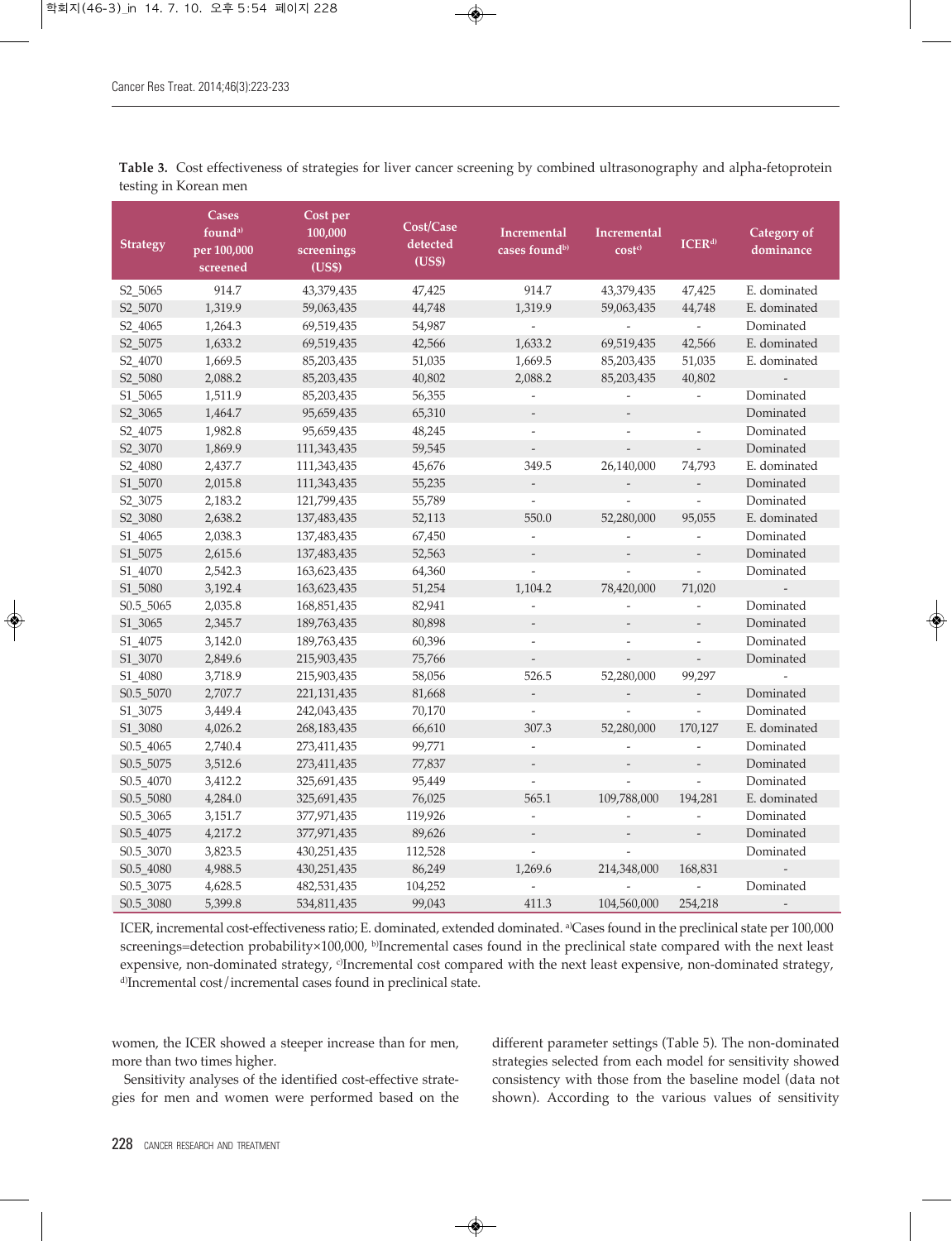| <b>Strategy</b>        | Cases<br>found <sup>a)</sup><br>per 100,000<br>screened | Cost per<br>100,000<br>screenings<br>(US\$) | Cost/Case<br>detected<br>(US\$) | <b>Incremental</b><br>cases found <sup>b)</sup> | Incremental<br>cost <sub>c</sub> | ICER <sup>d</sup>        | Category of<br>dominance |
|------------------------|---------------------------------------------------------|---------------------------------------------|---------------------------------|-------------------------------------------------|----------------------------------|--------------------------|--------------------------|
| S2_5065                | 337.5                                                   | 43,379,435                                  | 128,532                         | 337.5                                           | 43,379,435                       | 128,532                  | E. dominated             |
| S2_5070                | 539.6                                                   | 59,063,435                                  | 109,458                         | 539.6                                           | 59,063,435                       | 109,458                  | E. dominated             |
| S2_4065                | 407.3                                                   | 69,519,435                                  | 170,684                         | $\sim$                                          | $\bar{\phantom{a}}$              | $\frac{1}{2}$            | Dominated                |
| S2_5075                | 694.6                                                   | 69,519,435                                  | 100,086                         | 694.6                                           | 69,519,435                       | 100,086                  | E. dominated             |
| S2_4070                | 565.8                                                   | 85,203,435                                  | 150,589                         | $\overline{\phantom{a}}$                        | $\frac{1}{2}$                    | $\frac{1}{2}$            | Dominated                |
| S <sub>2</sub> _5080   | 609.4                                                   | 85,203,435                                  | 139,815                         | $\overline{\phantom{a}}$                        | $\overline{\phantom{a}}$         | $\overline{\phantom{a}}$ | Dominated                |
| S1_5065                | 978.8                                                   | 85,203,435                                  | 87,049                          | 978.8                                           | 85,203,435                       | 87,049                   | $\overline{a}$           |
| S2_3065                | 441.6                                                   | 95,659,435                                  | 216,620                         | $\overline{\phantom{a}}$                        |                                  | $\overline{\phantom{a}}$ | Dominated                |
| S2_4075                | 764.5                                                   | 95,659,435                                  | 125,127                         | $\overline{\phantom{a}}$                        |                                  | $\overline{\phantom{a}}$ | Dominated                |
| S2_3070                | 643.7                                                   | 111,343,435                                 | 172,974                         | $\overline{\phantom{a}}$                        | $\overline{\phantom{a}}$         | $\overline{\phantom{a}}$ | Dominated                |
| S2_4080                | 821.7                                                   | 111,343,435                                 | 135,504                         | $\overline{\phantom{a}}$                        | $\overline{a}$                   | $\overline{\phantom{a}}$ | Dominated                |
| S1_5070                | 1,048.7                                                 | 111,343,435                                 | 106,173                         | 69.9                                            | 26,140,000                       | 373,963                  | E. dominated             |
| S2_3075                | 798.7                                                   | 121,799,435                                 | 152,497                         | $\omega$                                        | $\frac{1}{2}$                    | $\overline{\phantom{a}}$ | Dominated                |
| S <sub>2_3080</sub>    | 672.8                                                   | 137,483,435                                 | 204,345                         | $\bar{\phantom{a}}$                             | $\overline{\phantom{a}}$         | $\mathcal{L}$            | Dominated                |
| S1_4065                | 1,082.9                                                 | 137,483,435                                 | 126,959                         | 104.1                                           | 52,280,000                       | 502,209                  | E. dominated             |
| S1_5075                | 1,118.5                                                 | 137,483,435                                 | 122,918                         | 35.6                                            | 52,280,000                       | 374,230                  | E. dominated             |
| S1_4070                | 928.7                                                   | 163,623,435                                 | 176,185                         | $\overline{\phantom{a}}$                        | $\overline{a}$                   | $\frac{1}{2}$            | Dominated                |
| S1_5080                | 1,488.1                                                 | 163,623,435                                 | 109,955                         | 509.3                                           | 78,420,000                       | 153,976                  | $\overline{\phantom{a}}$ |
| S0.5_5065              | 762.6                                                   | 168,851,435                                 | 221,415                         |                                                 |                                  |                          | Dominated                |
| S1_3065                | 724.9                                                   | 189,763,435                                 | 261,779                         |                                                 |                                  |                          | Dominated                |
| S1_4075                | 1,225.5                                                 | 189,763,435                                 | 154,846                         | $\overline{\phantom{a}}$                        | $\overline{\phantom{0}}$         | $\overline{\phantom{a}}$ | Dominated                |
| S1_3070                | 980.8                                                   | 215,903,435                                 | 220,130                         | $\overline{\phantom{a}}$                        | $\overline{a}$                   | $\overline{\phantom{a}}$ | Dominated                |
| S1_4080                | 1,595.1                                                 | 215,903,435                                 | 135,354                         | 107.0                                           | 52,280,000                       | 488,598                  | E. dominated             |
| S0.5_5070              | 1,104.7                                                 | 221, 131, 435                               | 200,173                         | $\overline{\phantom{a}}$                        |                                  | $\bar{\phantom{a}}$      | Dominated                |
| S1_3075                | 1,277.7                                                 | 242,043,435                                 | 189,437                         | $\overline{\phantom{a}}$                        |                                  | $\overline{\phantom{a}}$ | Dominated                |
| S1_3080                | 1,647.3                                                 | 268,183,435                                 | 162,802                         | 159.2                                           | 104,560,000                      | 656,784                  | E. dominated             |
| S0.5_4065              | 905.8                                                   | 273,411,435                                 | 301,845                         | $\overline{a}$                                  | $\overline{a}$                   | $\overline{\phantom{a}}$ | Dominated                |
| S0.5_5075              | 1,502.9                                                 | 273,411,435                                 | 181,923                         | $\overline{\phantom{a}}$                        |                                  | $\overline{\phantom{a}}$ | Dominated                |
| S0.5_4070              | 1,248.0                                                 | 325,691,435                                 | 260,971                         | $\overline{\phantom{a}}$                        |                                  | $\frac{1}{2}$            | Dominated                |
| S0.5_5080              | 1,999.0                                                 | 325,691,435                                 | 162,927                         | 510.9                                           | 162,068,000                      | 317,221                  | $\overline{\phantom{a}}$ |
| S <sub>0.5</sub> _3065 | 975.6                                                   | 377,971,435                                 | 387,425                         | $\overline{a}$                                  |                                  | $\overline{\phantom{a}}$ | Dominated                |
| S0.5_4075              | 1,646.1                                                 | 377,971,435                                 | 229,616                         |                                                 |                                  |                          | Dominated                |
| S0.5_3070              | 1,317.7                                                 | 430,251,435                                 | 326,517                         | $\overline{\phantom{a}}$                        | $\overline{a}$                   | $\overline{a}$           | Dominated                |
| S0.5_4080              | 2,142.2                                                 | 430,251,435                                 | 200,846                         | 143.2                                           | 104,560,000                      | 730,168                  | $\overline{\phantom{a}}$ |
| S0.5_3075              | 1,715.9                                                 | 482,531,435                                 | 281,212                         | $\overline{\phantom{a}}$                        |                                  | $\omega$                 | Dominated                |
| S0.5_3080              | 2,212.0                                                 | 534,811,435                                 | 241,777                         | 69.8                                            | 104,560,000                      | 1,497,994                | $\overline{\phantom{a}}$ |

**Table 4.** Cost effectiveness strategies for liver cancer screening by combined ultrasonography and alpha-fetoprotein testing in Korean women

ICER, incremental cost-effectiveness ratio; E. dominated, extended dominated. <sup>a)</sup>Cases found in the preclinical state per 100,000 screenings=detection probability×100,000, <sup>b)</sup>Incremental cases found in the preclinical state compared with the next least expensive, non-dominated strategy, <sup>o</sup>Incremental cost compared with the next least expensive, non-dominated strategy, d) Incremental cost/incremental cases found in preclinical state.

parameters, relative ratio of cases to base-line model ranged from 100% to 124% of the baseline model for men and women, except the mean sojourn time. Cases found per 100,000 screened for the different values of mean sojourn

time varied from 73% to 191% of the baseline model.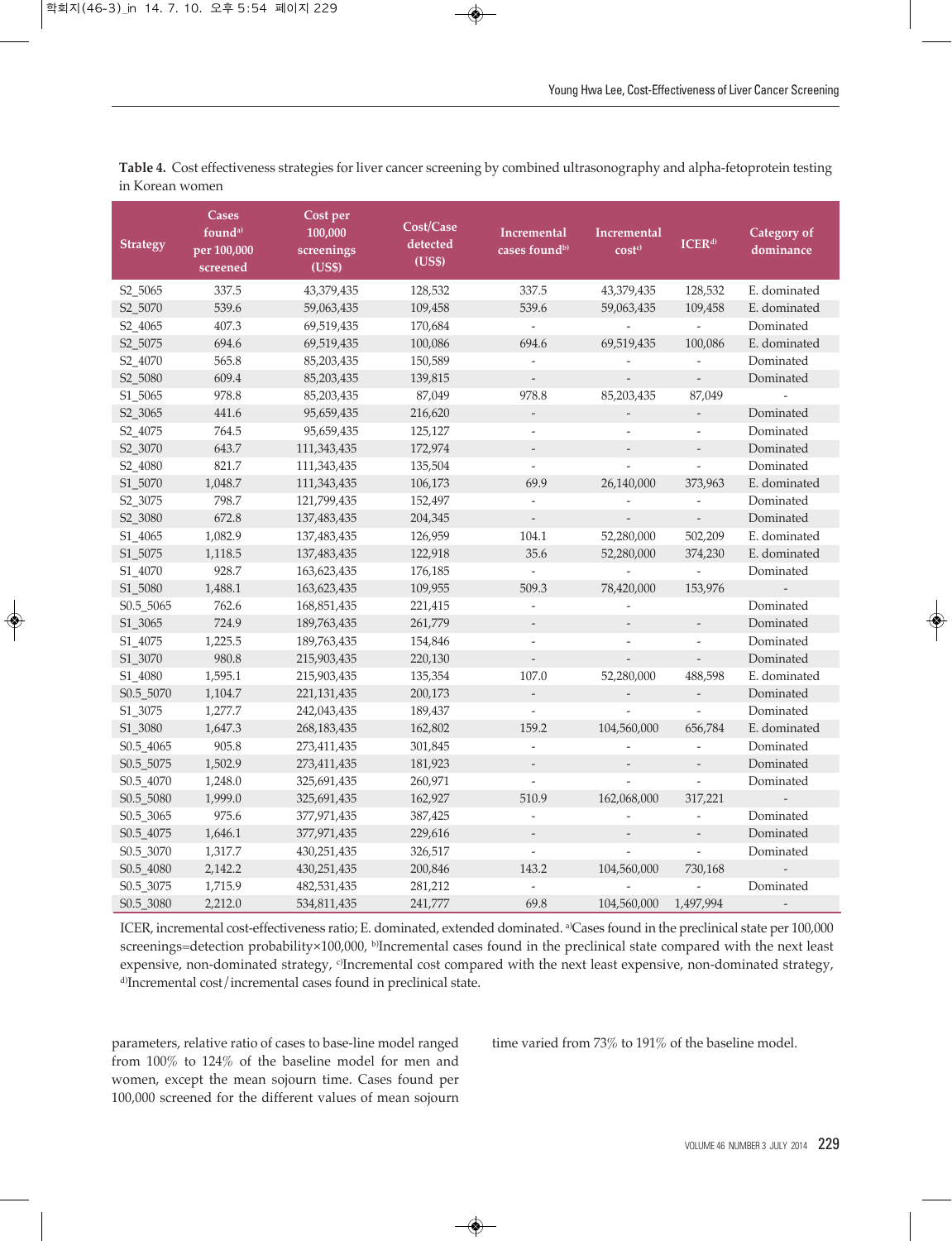| Table 5. Sensitivity analysis of strategies for liver |                                                                                   | cancer screening by combined ultrasonography and alpha-fetoprotein testing in Korean men and women |                                                                        |                                                                                                                                                                   |
|-------------------------------------------------------|-----------------------------------------------------------------------------------|----------------------------------------------------------------------------------------------------|------------------------------------------------------------------------|-------------------------------------------------------------------------------------------------------------------------------------------------------------------|
|                                                       | S <sub>1_5080</sub>                                                               |                                                                                                    |                                                                        | S <sub>0</sub> .5 4080                                                                                                                                            |
|                                                       | per 100,000 screened $(\%)$ <sup>b)</sup><br>$\mathbb C$ ases found <sup>a)</sup> | per 100,000 screenings $(\%)$ <sup>b)</sup><br>Cost                                                | per 100,000 screened $(\%)$ <sup>b)</sup><br>Cases found <sup>a)</sup> | per 100,000 screenings $(\%)$ <sup>b)</sup><br>Cost                                                                                                               |
| Men                                                   |                                                                                   |                                                                                                    |                                                                        |                                                                                                                                                                   |
| Baseline model                                        | 3,192.4 (100)                                                                     | 163,623,435 (100)                                                                                  | 4,988.5 (100)                                                          | 430,251,435 (100)                                                                                                                                                 |
| Mean sojourn time (yr)                                |                                                                                   |                                                                                                    |                                                                        |                                                                                                                                                                   |
| 0.94                                                  | 2,353.9 (74)                                                                      | 163,623,435 (100)                                                                                  | 4,021.4(81)                                                            | 430,251,435 (100)                                                                                                                                                 |
| 2.66                                                  | 4,061.2(127)                                                                      | 163,623,435 (100)                                                                                  | 5,901.2 (118)                                                          | 430,251,435 (100)                                                                                                                                                 |
| 4.68                                                  | 4,921.3 (154)                                                                     | 163,623,435 (100)                                                                                  | 6,808.1 (137)                                                          | 430,251,435 (100)                                                                                                                                                 |
| 6.37                                                  | 5,357.9 (168)                                                                     | 163,623,435 (100)                                                                                  | 7,311.3 (147)                                                          | 430,251,435 (100)                                                                                                                                                 |
| Sensitivity of screening test <sup>c)</sup>           |                                                                                   |                                                                                                    |                                                                        |                                                                                                                                                                   |
| $60\%$                                                | 3,585.7 (112)                                                                     | 163,623,435 (100)                                                                                  | 5,385.6 (108)                                                          | 430.251,435 (100)                                                                                                                                                 |
| 70%                                                   | 3,931.5 (123)                                                                     | 163,623,435 (100)                                                                                  | 5,710.2 (115)                                                          | 430,251,435 (100)                                                                                                                                                 |
| Specificity of screening test <sup>c)</sup>           |                                                                                   |                                                                                                    |                                                                        |                                                                                                                                                                   |
| $90\%$                                                | 3,192.4 (100)                                                                     | 165,178,870 (101)                                                                                  | 4,988.5 (100)                                                          | 431,806,870 (100)                                                                                                                                                 |
| Women                                                 |                                                                                   |                                                                                                    |                                                                        |                                                                                                                                                                   |
| Baseline model                                        | 1,488.1 (100)                                                                     | 163,623,435 (100)                                                                                  | 2,142.2 (100)                                                          | 430,251,435 (100)                                                                                                                                                 |
| Mean sojourn time (yr)                                |                                                                                   |                                                                                                    |                                                                        |                                                                                                                                                                   |
| 0.94                                                  | 1,078.9 (73)                                                                      | 163,623,435 (100)                                                                                  | 1,706.1 (80)                                                           | 430,251,435 (100)                                                                                                                                                 |
| 2.66                                                  | 1,953.4 (131)                                                                     | 163,623,435 (100)                                                                                  | 2,588.7 (121)                                                          | 430,251,435 (100)                                                                                                                                                 |
| 4.68                                                  | 2,502.0 (168)                                                                     | 163,623,435 (100)                                                                                  | 3,094.7 (145)                                                          | 430,251,435 (100)                                                                                                                                                 |
| 6.37                                                  | 2,839.6 (191)                                                                     | 163,623,435 (100)                                                                                  | 3,409.5 (159)                                                          | 430,251,435 (100)                                                                                                                                                 |
| Sensitivity of screening test <sup>c)</sup>           |                                                                                   |                                                                                                    |                                                                        |                                                                                                                                                                   |
| $60\%$                                                | 1,673.6 (113)                                                                     | 163,623,435 (100)                                                                                  | 2,315.8 (108)                                                          | 430, 251, 435 (100)                                                                                                                                               |
| 70%                                                   | 1,837.1 (124)                                                                     | 163,623,435 (100)                                                                                  | 2,457.9 (115)                                                          | 430,251,435 (100)                                                                                                                                                 |
| Specificity of screening test <sup>c)</sup>           |                                                                                   |                                                                                                    |                                                                        |                                                                                                                                                                   |
| 90%                                                   | 1,488.1 (100)                                                                     | 165,178,870 (101)                                                                                  | 2,142.2 (100)                                                          | 431,806,870 (100)                                                                                                                                                 |
|                                                       |                                                                                   |                                                                                                    |                                                                        | aCases found in the preclinical state per 100,000 screenings=detection probability×100,000, bRelative ratio compared to the baseline model, °Combined ultrasonog- |

raphy and alpha-fetoprotein testing. raphy and alpha-fetoprotein testing.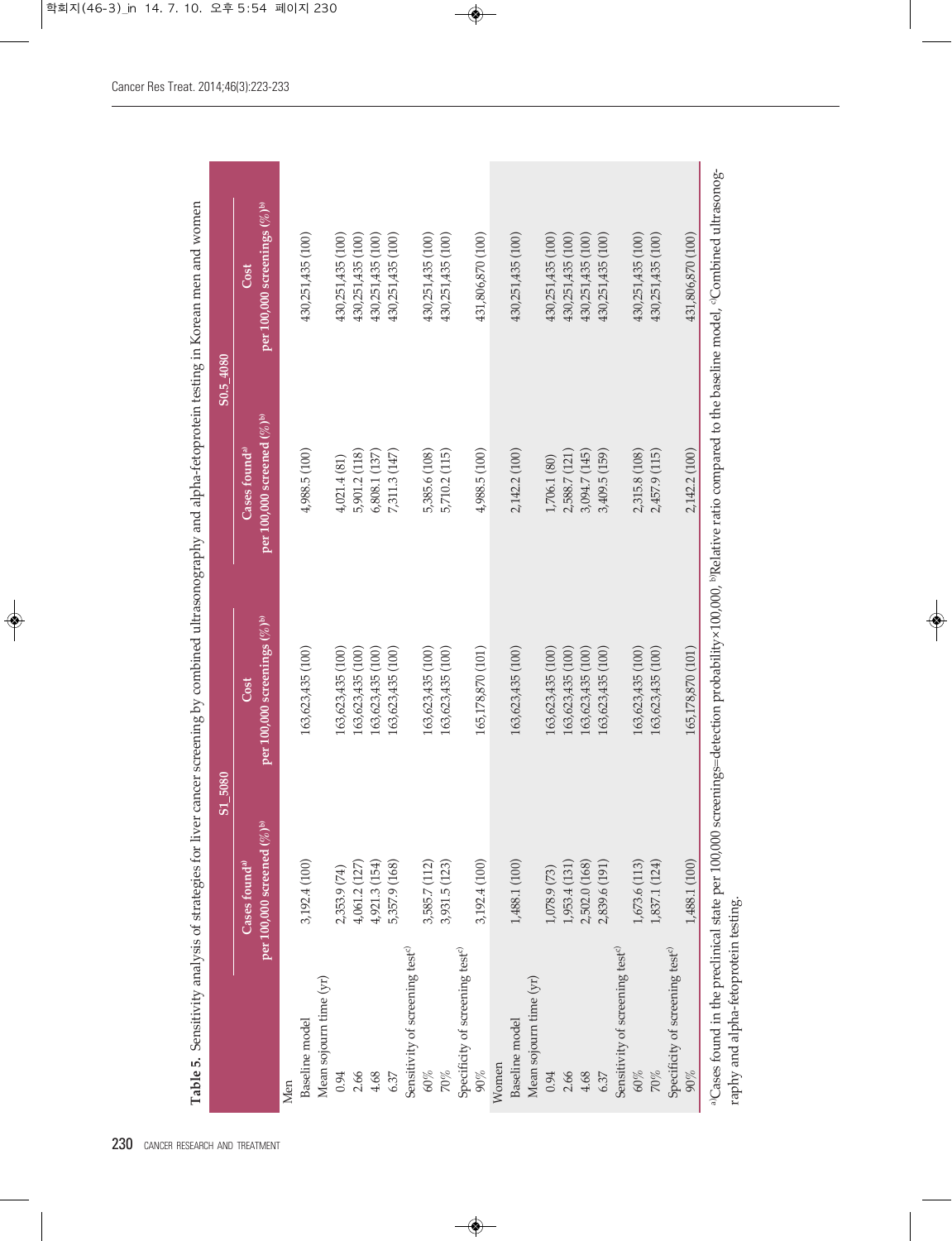# **Discussion**

There is a general consensus among researchers and clinicians that liver cancer screening in high-risk groups has the potential to significantly reduce mortality [3,7]. However, due to a lack of information on its cost-effectiveness, there are limitations to introduction of liver cancer screening as a nationwide program. Optimal screening interval and the initial and ceiling screening age are the two major issues in liver cancer screening, as these factors are directly related to the detection rate of preclinical liver cancer, as well as the total cost of a program.

The optimal screening interval should be determined by tumor growth rate. An interval that is too long would allow tumors to grow to an extent that would preclude curative treatment. The mean tumor volume doubling time was estimated as 117-127 days (95% confidence interval, 80 to 203 days) [14,19]. Based on these tumor doubling times, a screening interval of 4-12 months has been suggested [14]. However, a retrospective study conducted on cirrhotic patients reported no differencein survival in patients screened at six- or 12-month intervals [20]. In addition, one study used a mathematical analysis for the tumor growth rate among HBV carriers, and showed that screening at 10-month or one-year intervals was the most cost-effective [21]. However, in studies of high-risk populations for liver cancer, screening at six-month intervals resulted in improved survival compared to one-year intervals [20,22]. Although most experts use a six-month interval, there are no clear data to suggest that it is the most-cost effective screening interval. In the current study, we explored three screening intervals: six months, one year, or two years, and the results showed that a one-year interval was the most cost-effective for both men and women.

Cost-effectiveness can be improved if screening is limited to well-defined groups of patients. In the case of liver cancer, chronic HBV and HCV infection are recognized as major risk factors for liver cancer. Cirrhosis is also a risk factor for liver cancer, irrespective of etiology, as is increasing age and male gender. However, only a limited number of studies have addressed the question of whether screening for liver cancer should or could be restricted to individuals within a certain age range. The initial screening age should be determined by the relationship between age and the incidence rate of liver cancer. In Korea, due to the high prevalence of HBV infection and related liver problems, the government introduced an HBV vaccination program in 1983; the vaccine was offered to government employees, soldiers, and students on a voluntary basis. In 1995, a national HBV vaccination program for infants and children was launched, followed by a 2002 national vaccination program directed at HBV-in-

fected mothers for prevention of vertical transmission to their newborns. Thereafter, hepatitis B surface antigen seropositivity among members of the Korean population under 20 years of age showed a dramatic decrease to 2% [23]. Currently, most members of the Korean population under 20 years of age were born after introduction of the HBV vaccination program. Compared to this population, Koreans over 30 years of age have a higher prevalence of HBV infection. In the current study, we estimated the age-specific liver cancer incidence rates for the high-risk population between ages 30 and 80 years. Based on these incidence data, our results showed that the most cost-effective age range for liver cancer screening was from 50 to 80 for men and women.

The purpose of our study was to determine the most costeffective screening interval and age range based on the epidemiological characteristics of liver cancer in Korean men and women. In Korea, the entire population is enrolled in the mandatory NHI program, and liver cancer screening sponsored by the NHI is free of charge for most beneficiaries. Therefore, we performed the analysis from the perspective of the national healthcare system as we were primarily concerned with determining direct payments from the government. In this study, we did not measure indirect costs or lost productivity associated with liver cancer.

The effectiveness of a cancer screening program is assessed by decreases in cancer mortality rates; therefore, life-year gained (LYG), quality-adjusted life-years (QALY), or disability-adjusted life-years (DALY) are often used as the final endpoint for evaluation of screening strategies [24]. Although there is no consensus on a cost-effectiveness threshold below which an intervention would be considered unequivocally cost effective, a value of US\$50,000/QALY is often cited as a benchmark [24]. On the whole, liver cancer screening in Korea might not be as cost-effective based on the threshold of US\$50,000. However, we should consider that the cost effectiveness threshold is often referred to as society's willingness topay for an additional unit of health gain (i.e., cancer detection). Thus, in the current study, interventions were classified based on the level of cost-effectiveness by convention, as described in the literature [25]: cost saving (an intervention generates a better health outcome and costs less than the comparison intervention) or cost neutral (ICER=0); very cost-effective (0<ICER≤US\$25,000); cost-effective (US\$25,000<ICER≤US\$50,000); marginally cost-effective (US\$50,000<ICER≤US\$100,000); or not cost-effective (US\$100,000). In the current study, considering the high burden of liver cancer in Korea, we set a threshold of ICER≤US\$100,000 (marginally cost-effective). In this regard, the relatively cost-effective strategies were identified in the analysis: 1) two-year interval for men in the age range 50 to 80 years (ICER, US\$40,802); 2) one-year interval for men in the age range 50 to 80 years (ICER, US\$71,020); 3) one-year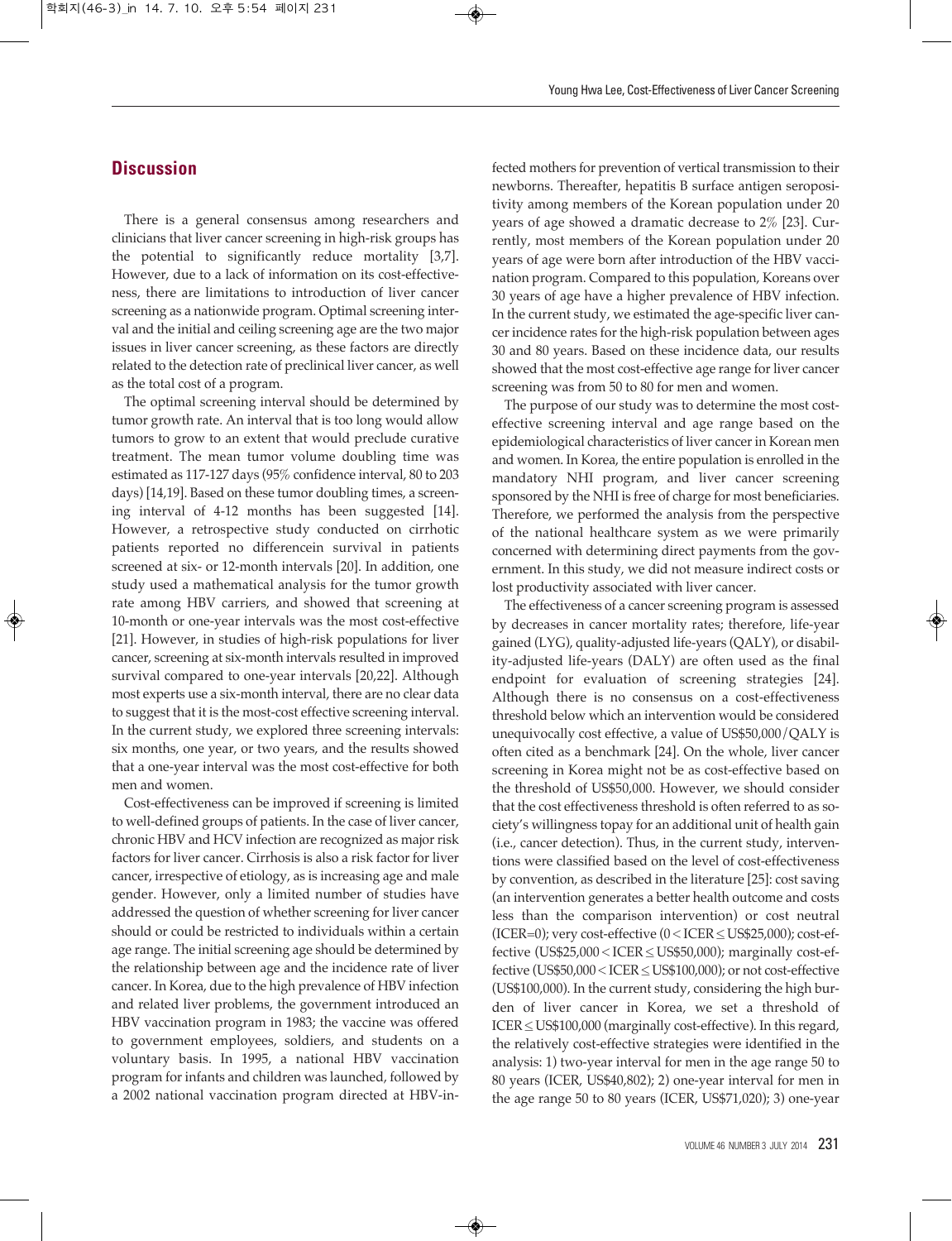screening interval for men in the age range 40 to 80 years (ICER, US \$99,297); 4) one-year interval for women in the age range 50 to 65 years (ICER, US\$87,049).

Our study has several limitations. One was the hypothesis that the rate of participation in liver cancer screening would be the same for all age ranges. In reality, different screening intervals and age ranges could affect the participation rate and in turn the cost-effectiveness analysis, depending on the strategies chosen. Conduct of afuture study will be needed in order to reflect the participation rate in the model.

In addition, we utilized the Korean National Cancer Incidence Database and NCSP database for estimation of the age-specific incidence rates of liver cancer in the high risk group. Because the voluntarily participating hospitals in KCCR could not cover all new cases in the entire country, the incidence rates could be underestimated. In addition, the high risk group for liver cancer identified from the NCSP database could not cover all high risk populations, because in the NCSP, individuals who had been tested or received medical care for HBV or HCV infection, chronic liver disease, or liver cirrhosis within the past two years were selected as the high risk group for liver cancer. However, underestimation of incidence itself does not influence the estimate of the number of examinations because the age-specific incidence rates are not unevenly underestimated over all ages.

In addition, we do not have data on the MST for liver cancer in Korea. As a result, the analysis had to be performed using reference data from Taiwan [3], which were assumed to be similar to Korean data. In the analysis, we did not distinguish between screening strategies for cirrhotic and non-cirrhotic patients, as we could not estimate liver cancer incidence rates for these groups separately. In addition, in the screening program at the national level, adoption of different screening strategies according to an individual's underlying condition (i.e., cirrhotic or non-cirrhotic) is very difficult. The NCSP for liver cancer in Korea provides the same screening services to both cirrhotic and non-cirrhotic patients: consequently, we simply adopted a conservative MST value of 1.57 years in the baseline model for determination of the most cost-effective strategy for liver cancer screening, in terms of interval and age range for the defined high-risk population in Korea. We also performed sensitivity analyses by changing the MST in the preclinical state.

Finally, to identify the most cost-effective screening interval and target age range, we considered cases detected at the preclinical state as potential surrogate outcomes in screening strategies instead of LYG or QALY. The cost-effectiveness model using mortality reduction as an indicator of effectiveness (LYG, QALY, and DALY) mostly demands various parameters, such as progressive transition probabilities from state to state, fatality rate for each state, and medical costs related to treatment methods, such as transplantation,

transarterial chemoembolization, radio frequency ablation, and so on. However, in order to obtain adequate statistical estimates, conduct of long follow-up clinical trials with a sufficiently large number of subjects would be required. As we were not able to obtain a sufficient amount of the data mentioned above on liver cancer in Korea, using the number of preclinical cases detected might be the best alternative for measuring effectiveness in this study. In addition, evidence for decreased liver cancer mortality following early detection was reported in a clinical trial of early detection [7]. However, conduct of further studies might be needed in order to evaluate the effectiveness of liver cancer screening with a final outcome indicator such as LYS, QALY, or DALY.

Despite these limitations, to the best of our knowledge, this is the first study to use a probability model for identification of cost-effective liver cancer screening strategies. The analysis used to simulate the estimated cost of liver cancer screening was based on fewer assumptions and provided more robust results when compared to the existing cost-effectiveness analysis method.

### **Conclusion**

Findings of the current study demonstrate that a one-year screening interval for both men and women aged 50 to 80 years would be cost-effective. However, based on the relatively high incidence of liver cancer in Korean men, a one-year interval in the high-risk population aged 40 years or older is also acceptable. Therefore, we cautiously suggest that the initial screening age be changed from 40 to 50 years for women; a screening interval of one year would be considered a cost-effective alternative for men and women. However, due to the lack of concrete evidence regarding liver cancer screening, further studies should be conducted in order to examine the effectiveness of liver cancer screening in reduction of mortality. Also, additional research might be needed for comparison of the cost effectiveness of different liver cancer screening programs with a final outcome indicator such as QALY or DALY.

### **Conflicts of Interest**

Conflict of interest relevant to this article was not reported.